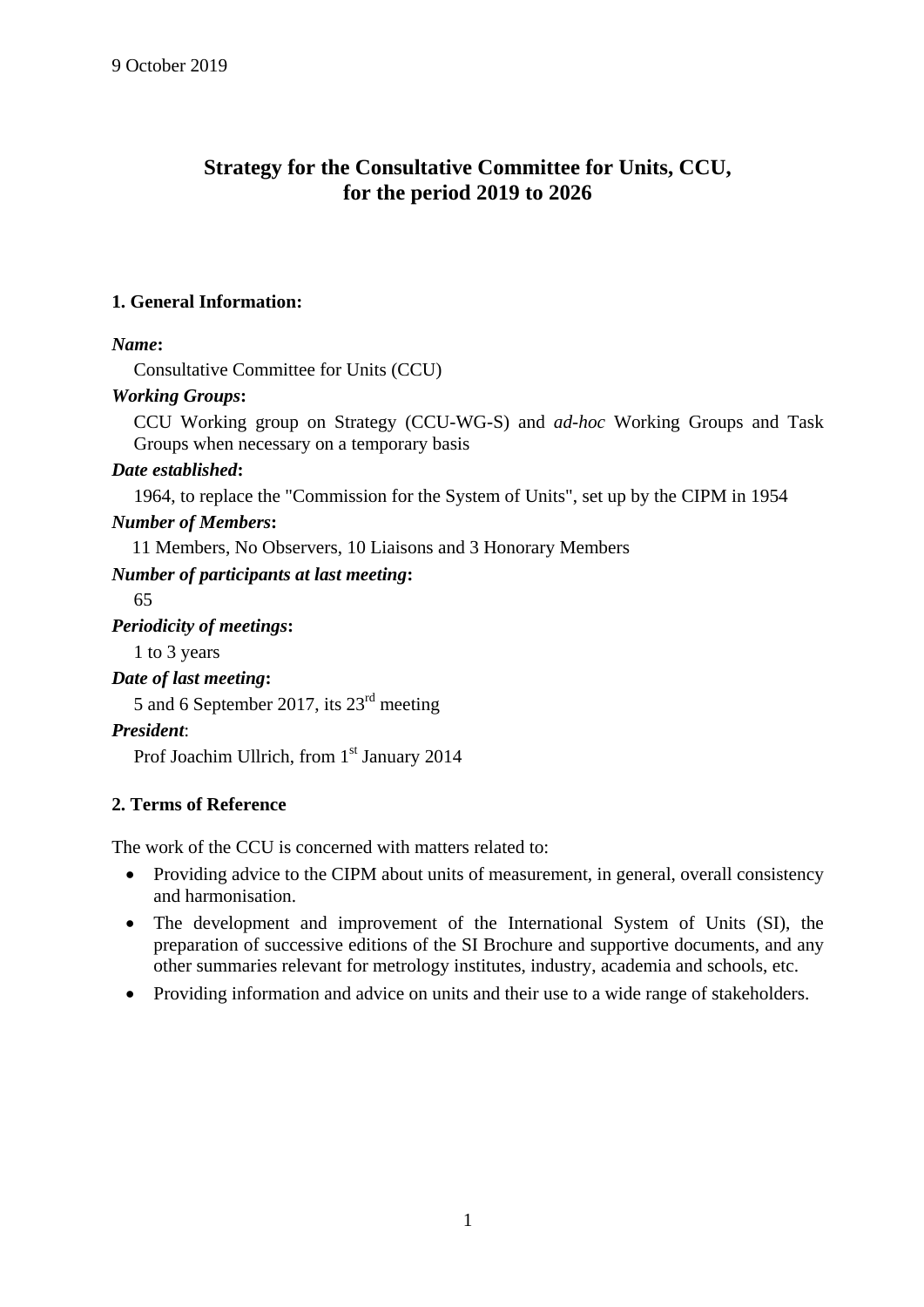#### **3. Description of activities and achievements up to and including 2019**

From its creation in 1964 the main task of the CCU has been to oversee the development of the SI and to prepare the successive editions of the SI reference document, the SI Brochure, now in its  $9<sup>th</sup>$  edition. In its early years the CCU made many important recommendations and took the initiative to build what is now the formal structure of the SI, with its base and derived units, units with special names, and the formalism of their use. The first four editions of the Brochure, beginning in 1970, were published in French only but since the  $5<sup>th</sup>$  edition in 1985 it has been published bilingually in French and English.

Great care is taken with the language, not only for the accuracy of the meaning but also because it is translated into many other languages as well as being used by people whose mother tongues are neither French nor English. The current edition, the  $9<sup>th</sup>$ , has been published in 2019 and included a four-page Concise Summary. The Brochure is freely available on the BIPM website but is also presently published in hardcopy. The SI Brochure is the most important and widely used publication of the BIPM.

The most important activity of the CCU in recent years has been the preparation of a major revision of the SI, which has been referred to as the "Revised SI". This revision was adopted by the  $26<sup>th</sup> CGPM$  in 16 November 2018 and came into force in 20 May 2019. The revision includes new definitions of the kilogram, ampere, kelvin and mole, the rewording of the definitions of the second, metre and candela, in order for all of them to appear consistent in form, and a new way of presenting the entire system by fixing the numerical values of a set of seven "defining constants".

The revision of the SI is the subject of Resolution 1 of the  $26<sup>th</sup>$  CGPM. The proposed changes embodied in Resolution 1 were widely discussed in the respective Consultative Committees, in the CCU and in scientific meetings outside the BIPM. The CCU had the responsibility of bringing together the views of the individual Consultative Committees with the many international bodies represented on the CCU and arriving at a consensus. This was what happened in 2017 when the CCU supported the decision of revising the SI embodied in the draft which became Resolution 1 of the  $26<sup>th</sup>$  CGPM.

As part of the task of informing the public about the revision of the SI, a special page of the BIPM website was created. This is not only to inform but also to stimulate discussion and encourage awareness of the changes. It includes a file of Frequently Asked Questions (in French and in English), the rationale behind the change as well as the present SI Brochure and Concise Summary.

The CCU working group on angles and dimensionless quantities (WGADQ) met on several occasions to examine the treatment that should be given in the 9th Brochure to "dimensionless quantities" as angles, frequency rates and counting quantities. The possible introduction of the radian as a base unit was considered as well as the introduction of the dimension "number" along with the unit "one". No consensus was reached on either subject so, after consideration, the issues were brought to the CIPM which decided that the  $9<sup>th</sup>$  edition of the Brochure should treat both topics according to CGPM decisions currently in force.

#### **4. Stakeholders (who they are and their level of involvement)**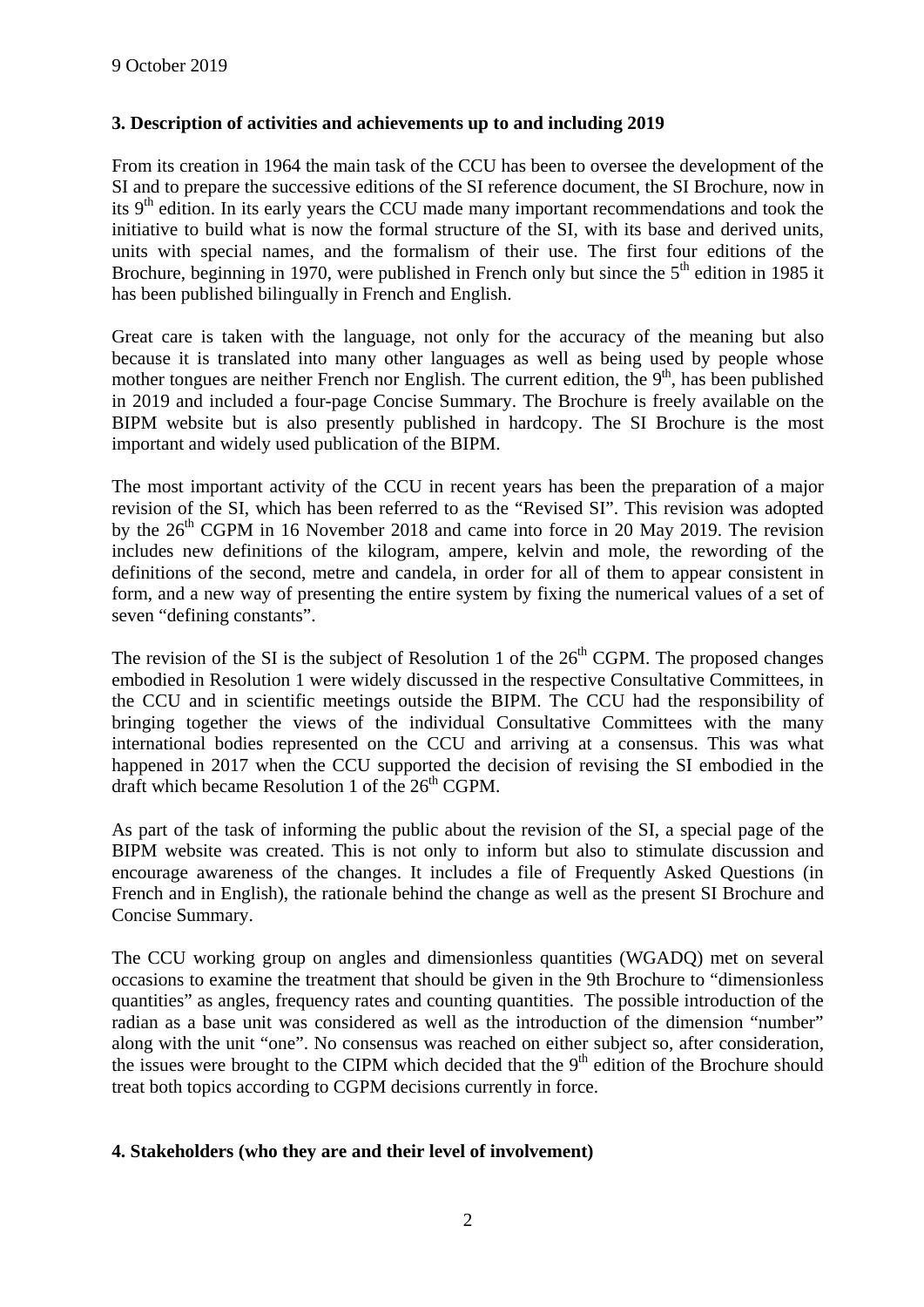The bodies having a direct interest and concern in the activities of the CCU, are:

- 1. the CIPM, which must be properly advised on matters related to the SI,
- 2. the National Metrology Institutes and the Designated Institutes, which use the SI every day in their business, and
- 3. the international organizations that are in *liaison* with the CCU, which disseminate the SI to their members.

On a much wider scale, a clear and accessible statement of the SI and how it should be used is essential not only for the scientific, technical, industrial and educational communities but also for society as a whole. Research and development, manufacturing, trade, medicine, protection of the environment and consumer protection all depend on accurate, reliable and comparable measurements, hence on the proper application of the SI. For all these reasons an authoritative guide to the SI is required, which is provided by the SI Brochure. These days, such information is sought online and thus the BIPM website plays and will play in the future an increasingly important role.

#### **5. Future Scan (2019-2030)**

The decision for the revision of the SI that took place in November 2018 and came into force in May 2019 has closed a very intense phase of activity over the last decade in which the CCU was mostly devoted to this revision. Therefore, in the years following the redefinition, the CCU is expected to reorient its scope and activities, within its terms of reference, to fulfil its mission of developing and improving the SI in all areas. In parallel, the CCU will naturally monitor the implementation of the revised SI.

Specific tasks starting from 2019:

• The main tasks expected for the CCU in the period 2019-2026 will concern time and frequency metrology and will be carried out in close collaboration with the CCTF. In particular:

> The performance of optical clocks has surpassed that of the best primary caesium clock fountains and keeps improving. A roadmap was developed by the CCTF to specify the timeline and the necessary milestones to be achieved before a redefinition of the second in terms of an optical transition can take place. The CCU will provide input into this process and other concepts highlighted in the CCTF strategy (e.g. high accuracy measurements of optical frequency ratios, close connection between the dissemination of the time unit and the timescales, etc.). The CCU will also review the impact of proposals for the redefinition of the second on other fields of metrology.

• Outside time metrology, one of the major tasks for the CCU in the years following the redefinition will be to monitor the implementation of the revised SI in the different areas of metrology, in close collaboration with the relevant CCs. In this respect:

> The CCU will consider conducting a survey among CCU members, liaisons, NMIs and stakeholders to gather feedback about the implementation of the changes associated with the revision of the SI in their own institutes, laboratories and organizations. The CCU will also collect the list of frequently asked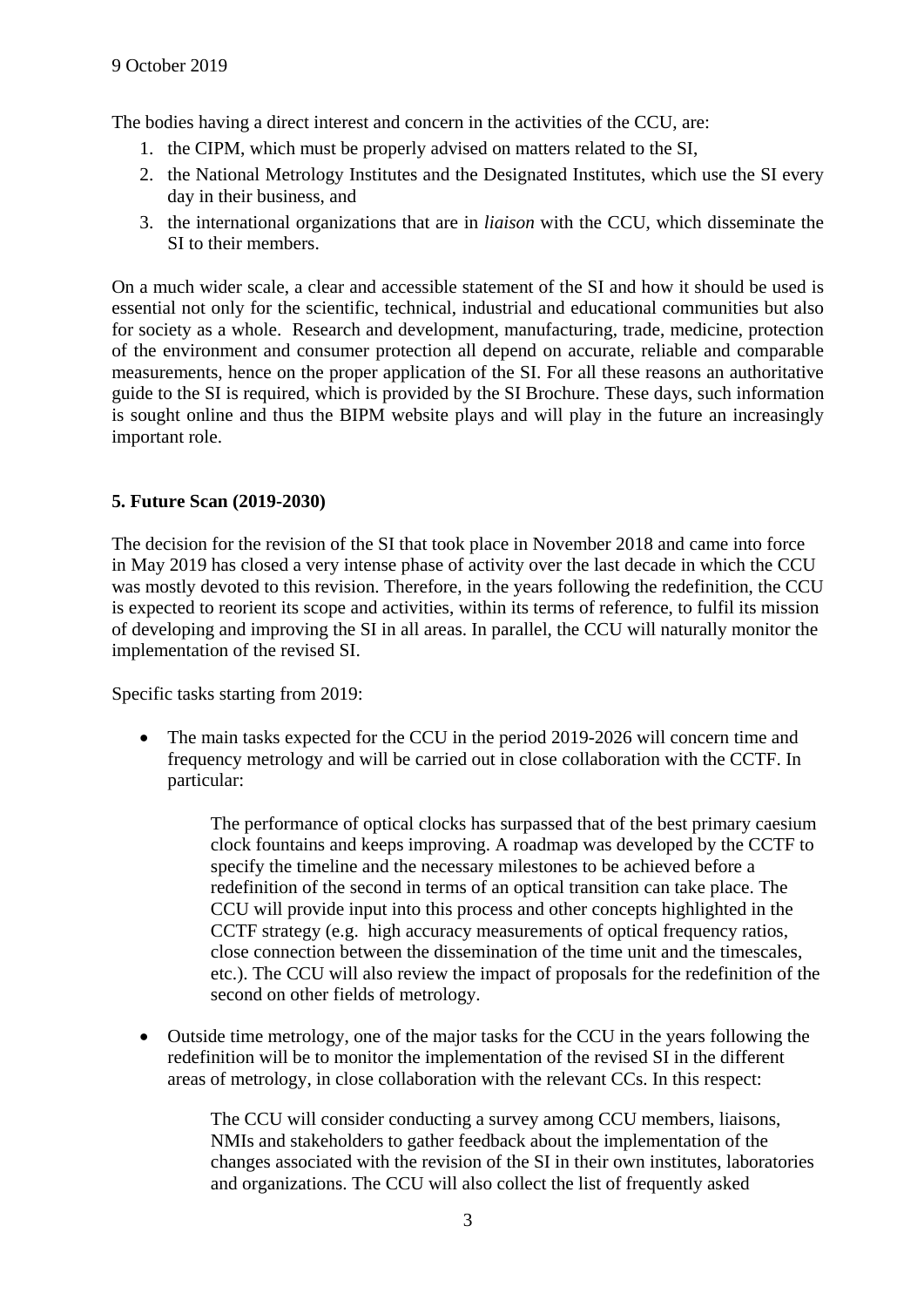questions that CCU members and liaisons have received from their stakeholders related to the adopted changes. Longer term, after the redefinition, new realisations of the units in terms of the defining constants will emerge along with new proposals for the *mises en pratique*. The CCU will monitor these developments, document any improvements they allow, take care of the consistency of the overall system and provide scientific advice to the CIPM accordingly. The CCU will propose updates of the SI Brochure to the CIPM accordingly along with other updates that might become necessary.

In the years directly after the redefinition the CCU along with its President will keep working towards general acceptance of the SI revision.

 During the years that have preceded the revision of the SI, several issues have been object of debate and for some of them further consideration may be needed. In particular:

> In the revised SI, the distinction between base units and derived units has been kept, both for historical reasons and for practical usefulness when carrying out dimensional analysis. Nevertheless, it is acknowledged in the current  $9<sup>th</sup>$  edition of the SI Brochure that this distinction is, in principle, not anymore necessary. The CCU will review the advantages and drawbacks if this distinction were to be removed in future.

> In the present SI, the seven defining constants have, formally, equal importance. Nevertheless, some of these constants are considered to be more fundamental than others, and the units they define to have a different character as well. The pertinence of establishing a formal hierarchy within the SI among the different defining constants, as well as a distinction between units for physical and physiological quantities could be interrogated

In the  $9<sup>th</sup>$  SI Brochure, the treatment of so-called dimensionless quantities remains identical to that of the  $8<sup>th</sup>$  Brochure reflecting the absence of consensus within the CCU working group on angles and dimensionless quantities (WGADQ) that examined this issue in view of implementing possible changes to the  $9<sup>th</sup>$  SI Brochure. As this issue remains controversial, the CCU will review again the role of the radian, steradian and units for angles in general in the SI, as well as the use of the unit  $s^{-1}$  to express counting rates and also to express frequencies with the special name "hertz". Units for counting quantities and the role of the unit "one" in the SI will be examined as well.

In recent times, there has been a pressing demand from part of the scientific community to have available ontologies providing consistent and unambiguous machine-readable descriptions of relevant concepts from the SI Brochure and their relations to provide a platform for automatic semantic interpretation of textual information related to units of measurement. These ontologies would also facilitate the exchange of data and knowledge between machines; they should be readable by both human experts and machines. A standard ontology language focused on the SI is currently missing. The CCU will examine these needs and will propose a suitable course of action to address them.